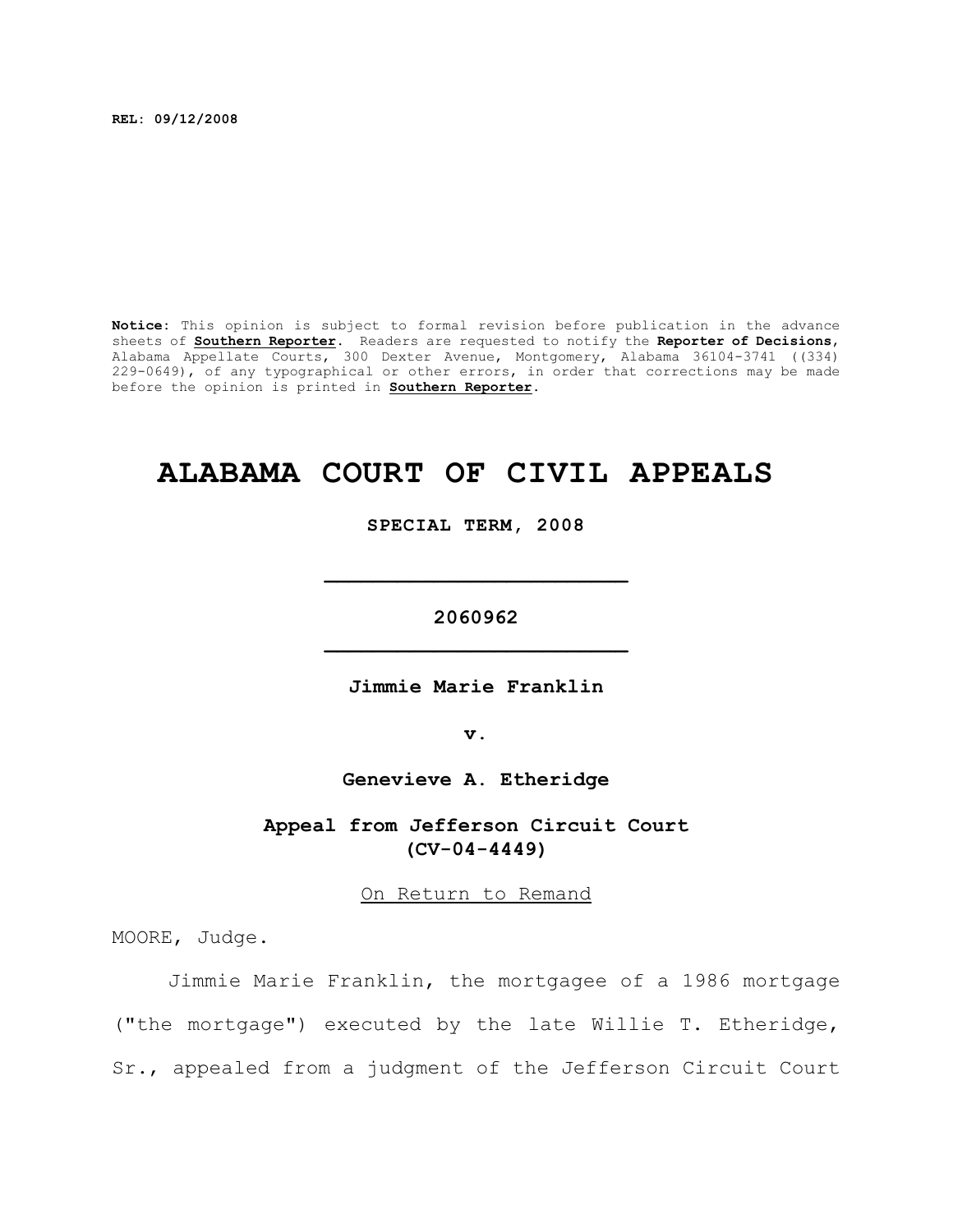in an action brought by Genevieve A. Etheridge ("Etheridge"), the current mortgagor, to ascertain the remaining balance owed on the mortgage. We remanded this cause for 21 days "for the trial court to determine with certainty the outstanding balance of the indebtedness owed by Etheridge on the mortgage." Franklin v. Etheridge, [Ms. 2060962, July 18, 2008] So. 2d , (Ala. Civ. App. 2008) ("Franklin  $I$ ").<sup>1</sup> On remand, the trial court amended its February 12, 2007, judgment to state that the mortgage balance is "\$32,433.99 plus \$1,976.28 ad valorem taxes paid by Franklin." Based on the trial court's judgment on remand, we reverse and remand.

Franklin argues that the trial court's judgment is unsupported by the evidence. Specifically, Franklin argues that the trial court based its determination of the outstanding mortgage balance on expert testimony that was based on assumptions that were not supported by the evidence. Franklin also argues that the trial court should have excluded the testimony of Etheridge's expert because, Franklin says,

 $1$ The procedural history of this case is set forth in Franklin I.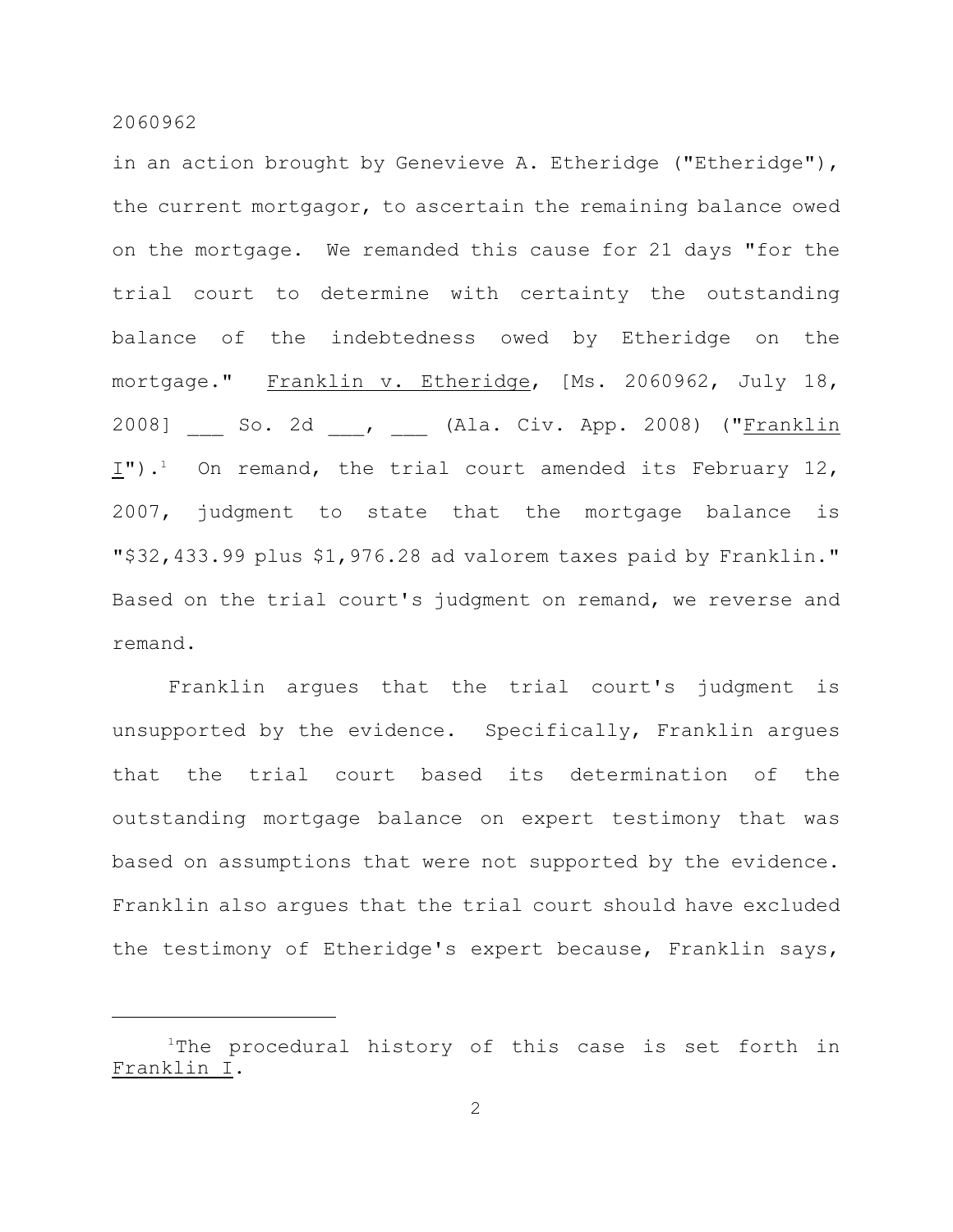his opinion was based on facts not in evidence. We find the second issue dispositive of this case.

"This Court has repeatedly held: '[A]n expert witness may give opinion testimony based upon either facts of which he has personal knowledge or facts which are assumed in a hypothetical question.... In either event, "the facts known to the expert or hypothe[sized] must be facts in evidence." Hagler v. Gilliland, 292 Ala. 262, 265, 292 So. 2d 647 (1974).' Welch v. Houston County Hosp. Bd., 502 So. 2d 340, 345 (Ala. 1987) (quoting Thompson v. Jarrell, 460 So. 2d 148, 150 (Ala. 1984))."

Golden v. Stein, 670 So. 2d 904, 907 (Ala. 1995).

Van Gravlee, a certified public accountant, testified that he had calculated the outstanding mortgage balance four times based on four different sets of assumptions. In its judgment, the trial court adopted one of Gravlee's calculations as to the outstanding mortgage balance. Therefore, we must determine if that particular calculation ("Gravlee's calculation") was based on assumptions that are supported by facts in evidence. See Golden, 670 So. 2d at 907.

Gravlee testified that his calculation was based on an assumption (1) that Franklin and Etheridge were parties to a 20-year mortgage dated February 5, 1986, in the principal amount of \$110,000, with an interest rate of 12% per annum and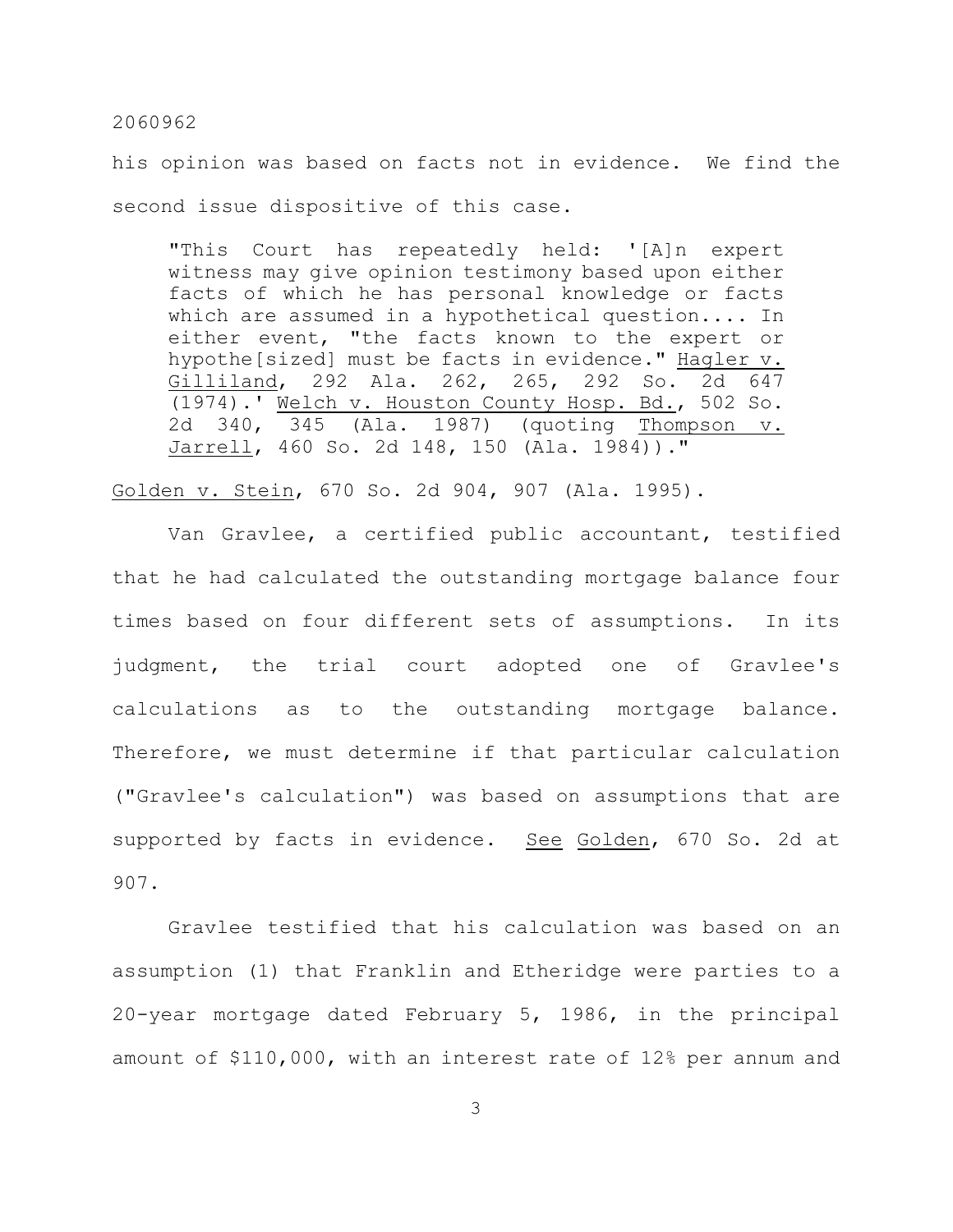monthly payments of \$1,211.19; (2) that all monthly payments had been made through August 1995; (3) that no payments had been made from September 1995 until October 3, 1997; (4) that Etheridge had paid Franklin \$21,000 on October 3, 1997; and (5) that all monthly payments had been made from November 1997 through the time of the trial. Gravlee testified that, based on those assumptions, the outstanding mortgage balance as of November 3, 2006, was \$32,433.99, plus some accrued interest.

At trial, there was undisputed evidence indicating that Franklin and Etheridge were parties to a 20-year mortgage dated February 5, 1986, in the principal amount of \$110,000, with an interest rate of 12% per annum and monthly payments of \$1,211.19. Etheridge introduced a letter dated September 11, 1997, that Franklin had written to Etheridge stating that Franklin's records showed that Etheridge had missed 25 payments: 2 in 1993, 3 in 1994, 4 in 1995, 7 in 1996, and 9 in 1997. However, at trial, Franklin introduced records indicating that Etheridge had missed payments before 1993 but that she had failed to note those in the September 11, 1997, letter. Etheridge did not present any other evidence regarding which payments had been made before 1997. The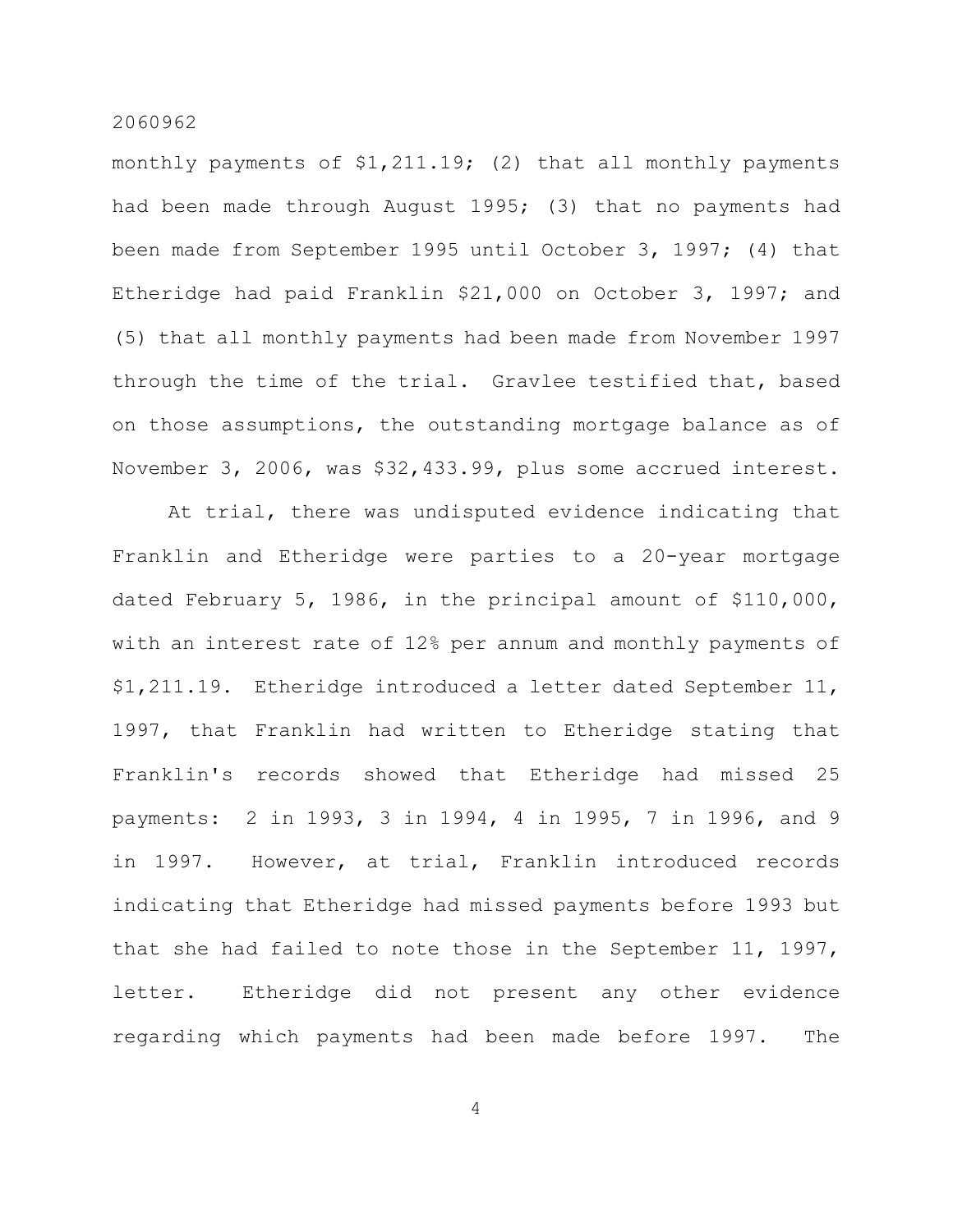testimony was undisputed that a payment of \$21,000 was made on October 3, 1997. Etheridge testified that she had made the payments from November 1997 through the time of the trial; Franklin, however, contradicted that testimony.

Based on the evidence presented at trial, we conclude: (1) that Gravlee's assumption that Franklin and Etheridge were parties to a 20-year mortgage dated February 5, 1986, in the principal amount of \$110,000, with an interest rate of 12% per annum and monthly payments of \$1,211.19 was supported by the facts in evidence; (2) that Gravlee's assumption that all monthly payments had been made through August 1995 was unsupported by the facts in evidence; (3) that Gravlee's assumption that no payments had been made from September 1995 until October 3, 1997, was unsupported by the facts in evidence; (4) that Gravlee's assumption that Etheridge had paid Franklin \$21,000 on October 3, 1997, was supported by the facts in evidence; and (5) that Gravlee's assumption that all monthly payments had been made from November 1997 through the time of the trial was based on facts, albeit disputed, in evidence.